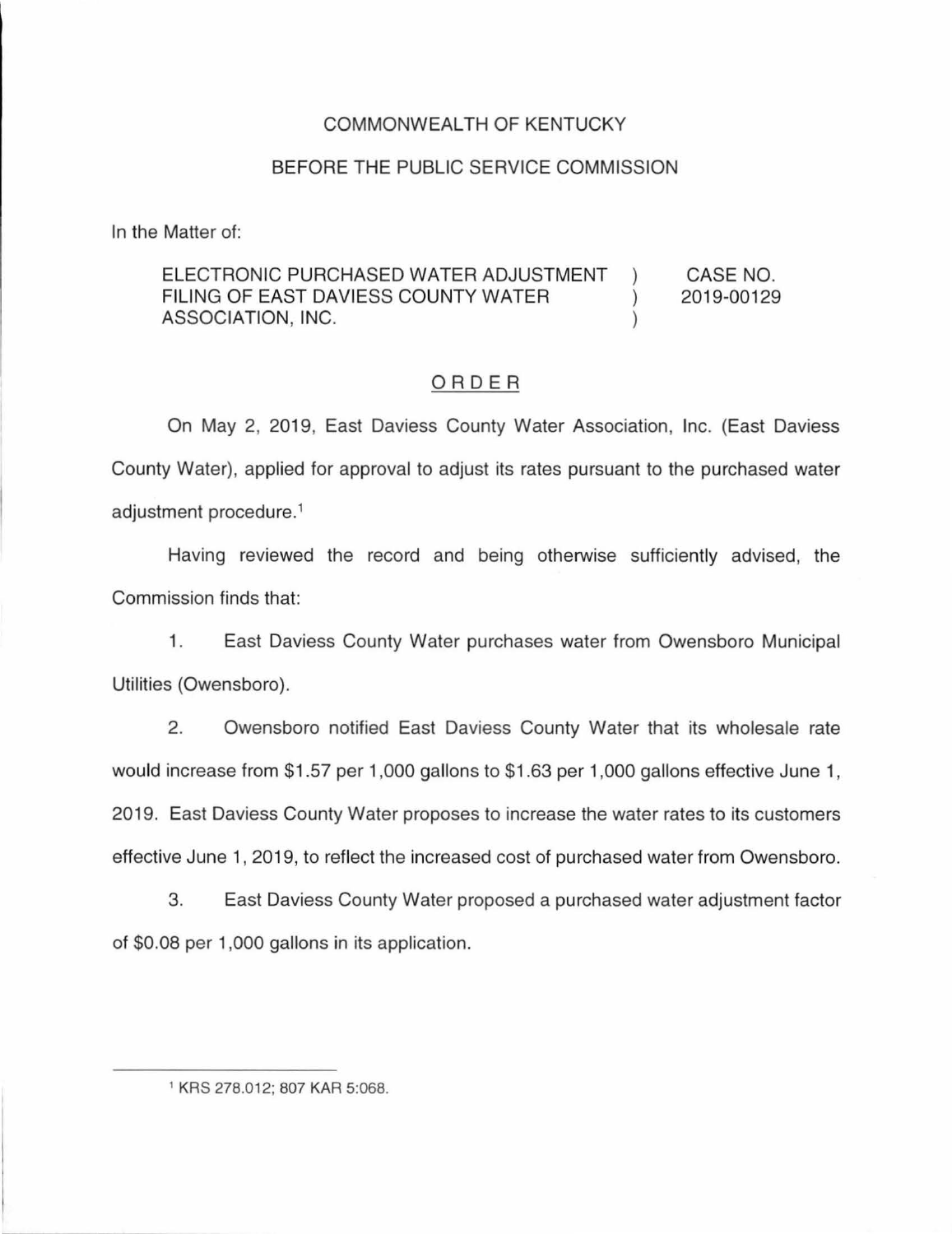4. During the 12 months ended March 31, 2019, East Daviess County Water purchased 293,943,900 gallons of water from Owensboro. During the same period, East Daviess County Water sold 242,443,053 gallons of water. The increase in the cost of purchased water is \$17,636.64, resulting in a purchased water adjustment factor of \$0.08 per 1,000 gallons.

5. The purchased water adjustment factor of \$0.08 per 1 ,000 gallons, as calculated in Appendix A to this Order, is fair, just, and reasonable and should be approved.

6. East Daviess County Water's proposed rates should be approved.

7. The rates as set forth in Appendix B to this Order are fair, just, and reasonable, and should be approved for water service rendered by East Daviess County Water on and after June 1, 2019.

IT IS THEREFORE ORDERED that:

1. The purchased water adjustment factor of \$0.08 per 1,000 gallons is approved.

2. The rates proposed by East Daviess County Water are approved.

3. The rates as set forth in Appendix B to this Order are approved for water service rendered by East Daviess County Water on and after June 1, 2019.

4. Within 20 days of the date of entry of this Order, East Daviess County Water shall file with the Commission, using the Commission's electronic Tariff Filing System, revised tariff sheets showing the rates approved herein.

5. This case is hereby closed and will be removed from the Commission's docket.

-2- Case No. 2019-00129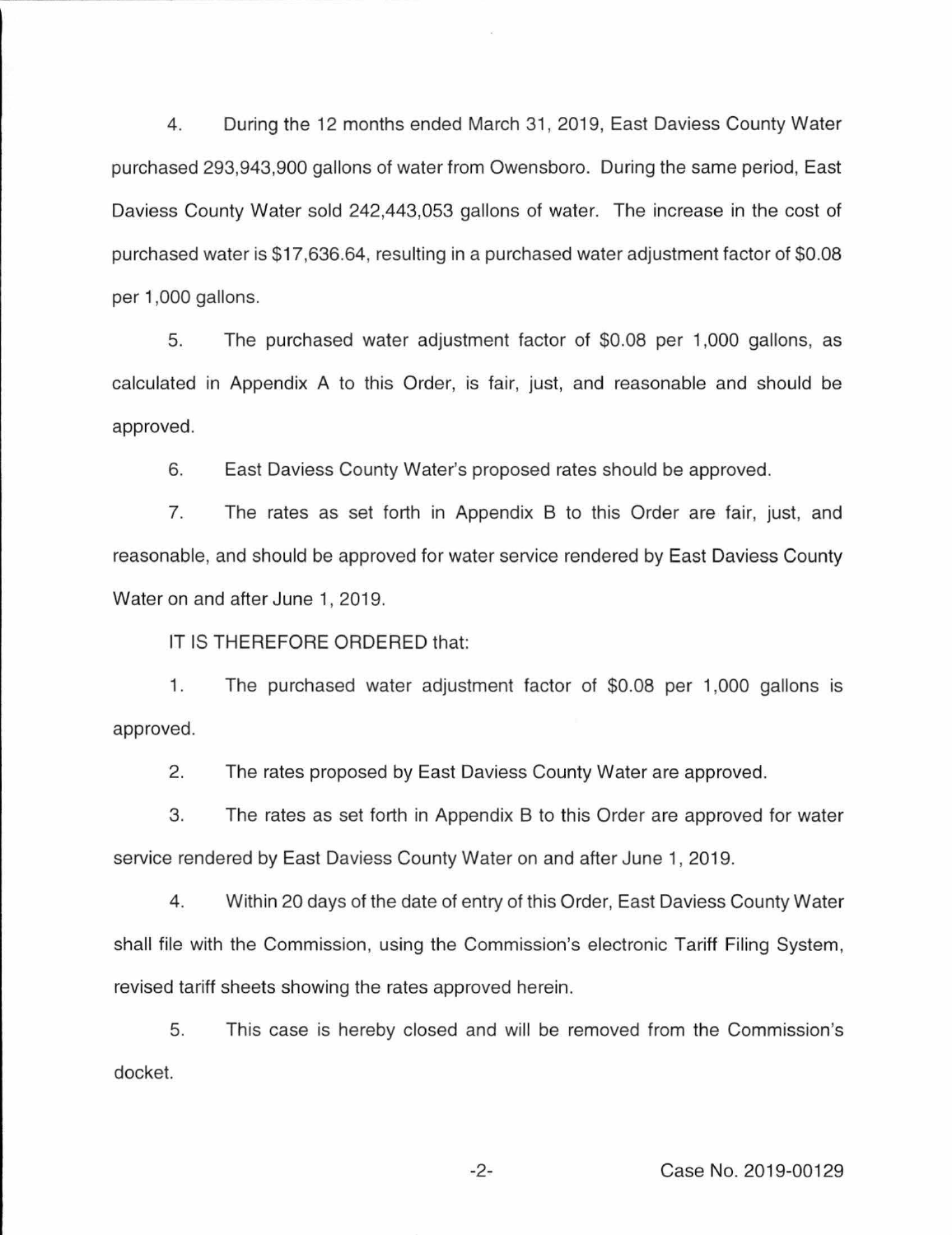By the Commission

|                                              | <b>ENTERED</b> |  |
|----------------------------------------------|----------------|--|
| MAY 23 2019                                  |                |  |
| <b>KENTUCKY PUBLIC</b><br>SERVICE COMMISSION |                |  |

ATTEST:

Que R. Punso

Case No. 2019-00129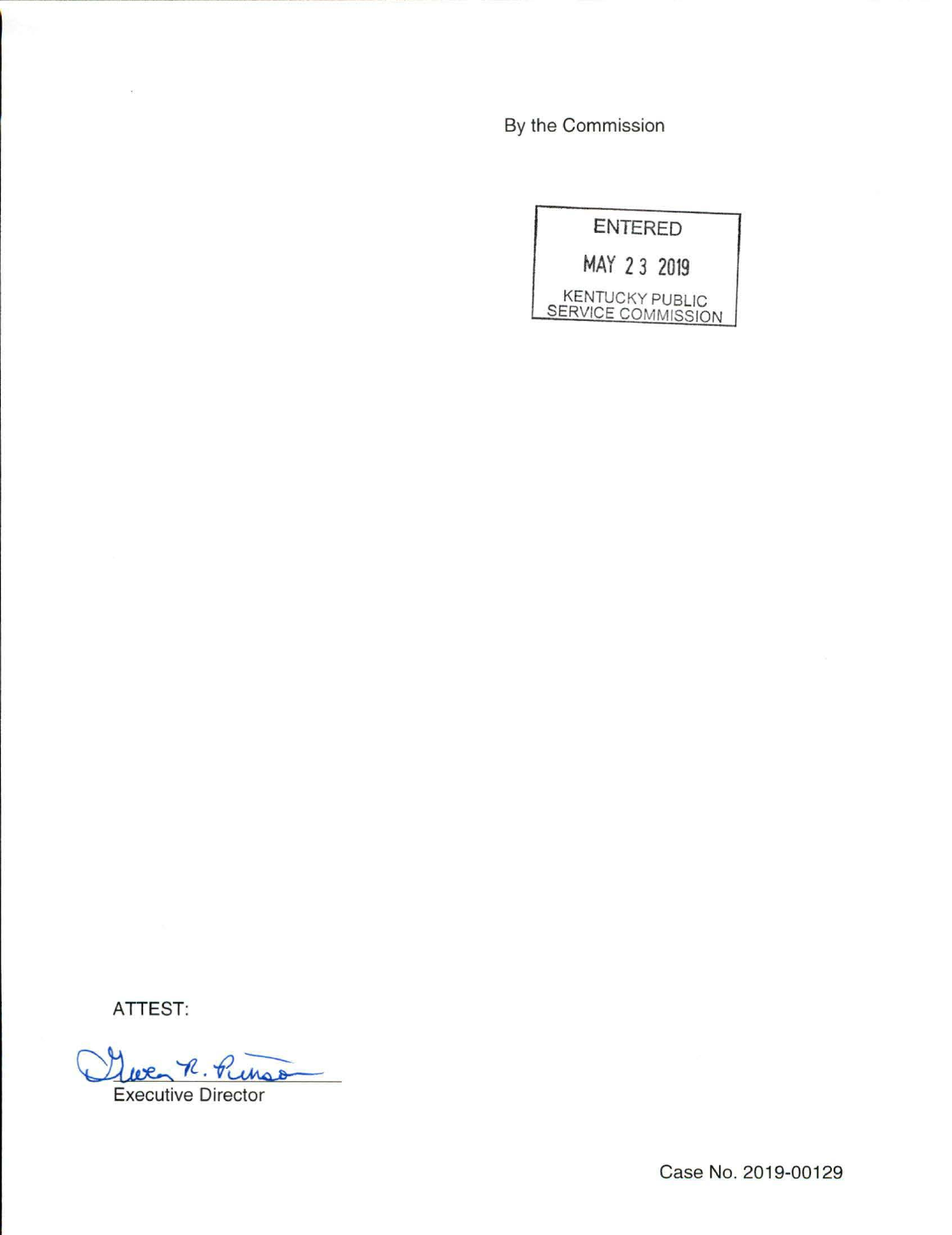### APPENDIX A

## APPENDIX TO AN ORDER OF THE KENTUCKY PUBLIC SERVICE COMMISSION IN CASE NO. 2019-00129 DATED **MAY 2 3 2019**

|                      | New Rate     | <b>Base Rate</b> |  |
|----------------------|--------------|------------------|--|
| Owensboro            |              |                  |  |
| Purchases in Gallons | 293,943,900  | 293,943,900      |  |
| Wholesale rate       | \$1.63/1,000 | \$1.57/1,000     |  |
|                      | \$479,128.56 | \$461,491.92     |  |
|                      |              |                  |  |
|                      |              |                  |  |

Increased water cost

Increased water cost Divided by Gallons sold/1,000 Purchased water adjustment factor \$ 17,636.64

\$ 17,636.64 242.443,053 \$ 0.0727 per 1 ,000 Gallons

or\$ 0.08 per 1,000 Gallons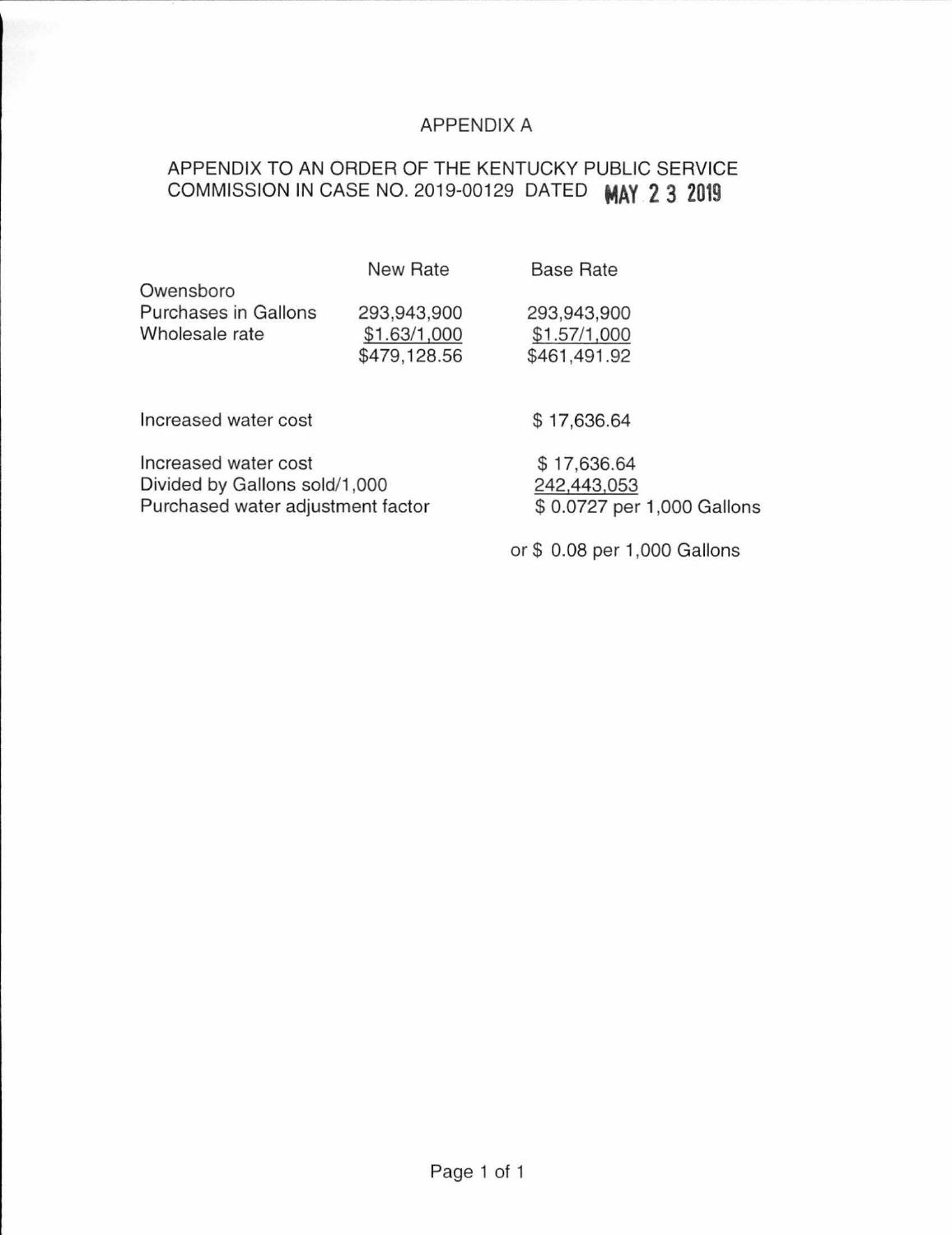#### APPENDIX B

### APPENDIX TO AN ORDER OF THE KENTUCKY PUBLIC SERVICE COMMISSION IN CASE NO. 2019-00129 DATED **MAY 2 3 2019**

The following rates and charges are prescribed for the customers in the area served by East Daviess County Water Association, Inc. All other rates and charges not specifically mentioned herein shall remain the same as those in effect under the authority of the Commission prior to the effective date of this Order.

#### Monthly Water Rates

5/8" x 3/4" Meter First 2,000 Gallons Next 4,000 Gallons Next 44,000 Gallons Over 50,000 Gallons

*3* A" Meter First 3,000 Gallons Next 3,000 Gallons Next 44,000 Gallons Over 50,000 Gallons

1" Meter First 6,000 Gallons Next 44,000 Gallons Over 50,000 Gallons

1 %" Meter First 10,000 Gallons Next 40,000 Gallons Over 50,000 Gallons

2" Meter First 20,000 Gallons Next 30,000 Gallons Over 50,000 Gallons \$17.14 Minimum Bill 5.90 Per 1 ,000 Gallons 4.81 Per 1,000 Gallons 4.01 Per 1,000 Gallons

\$23.04 Minimum Bill 5.90 Per 1,000 Gallons 4.81 Per 1,000 Gallons 4.01 Per 1,000 Gallons

\$40.74 Minimum Bill 4.81 Per 1,000 Gallons 4.01 Per 1,000 Gallons

\$59.98 Minimum Bill 4.81 Per 1,000 Gallons 4.01 Per 1,000 Gallons

\$108.08 Minimum Bill 4.81 Per 1,000 Gallons 4.01 Per 1,000 Gallons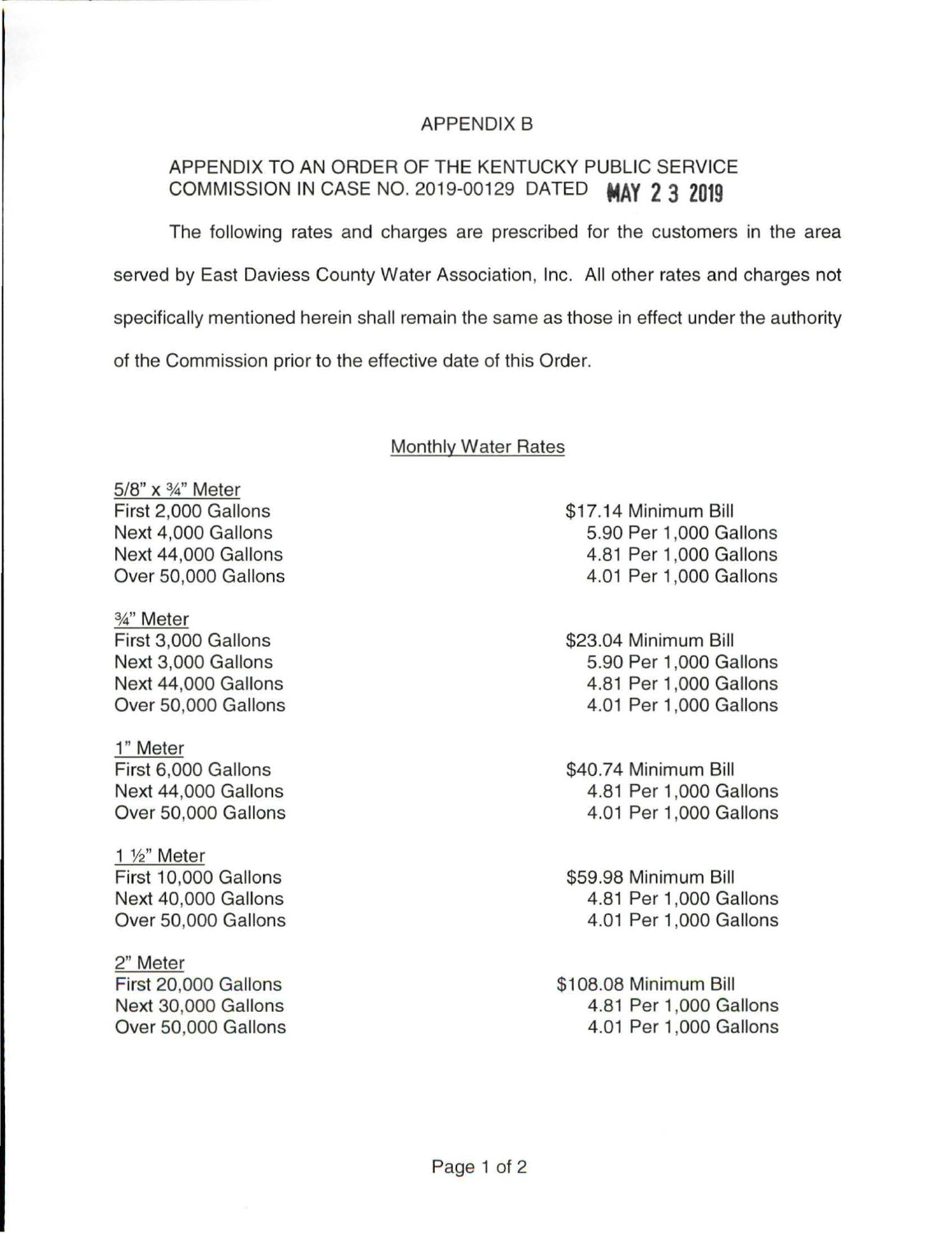### LEAK ADJUSTMENT RATE: \$2.91 Per 1,000 Gallons

# WHOLESALE WATER RATES:

Southeast Daviess Water District \$2.21 Per 1,000 Gallons